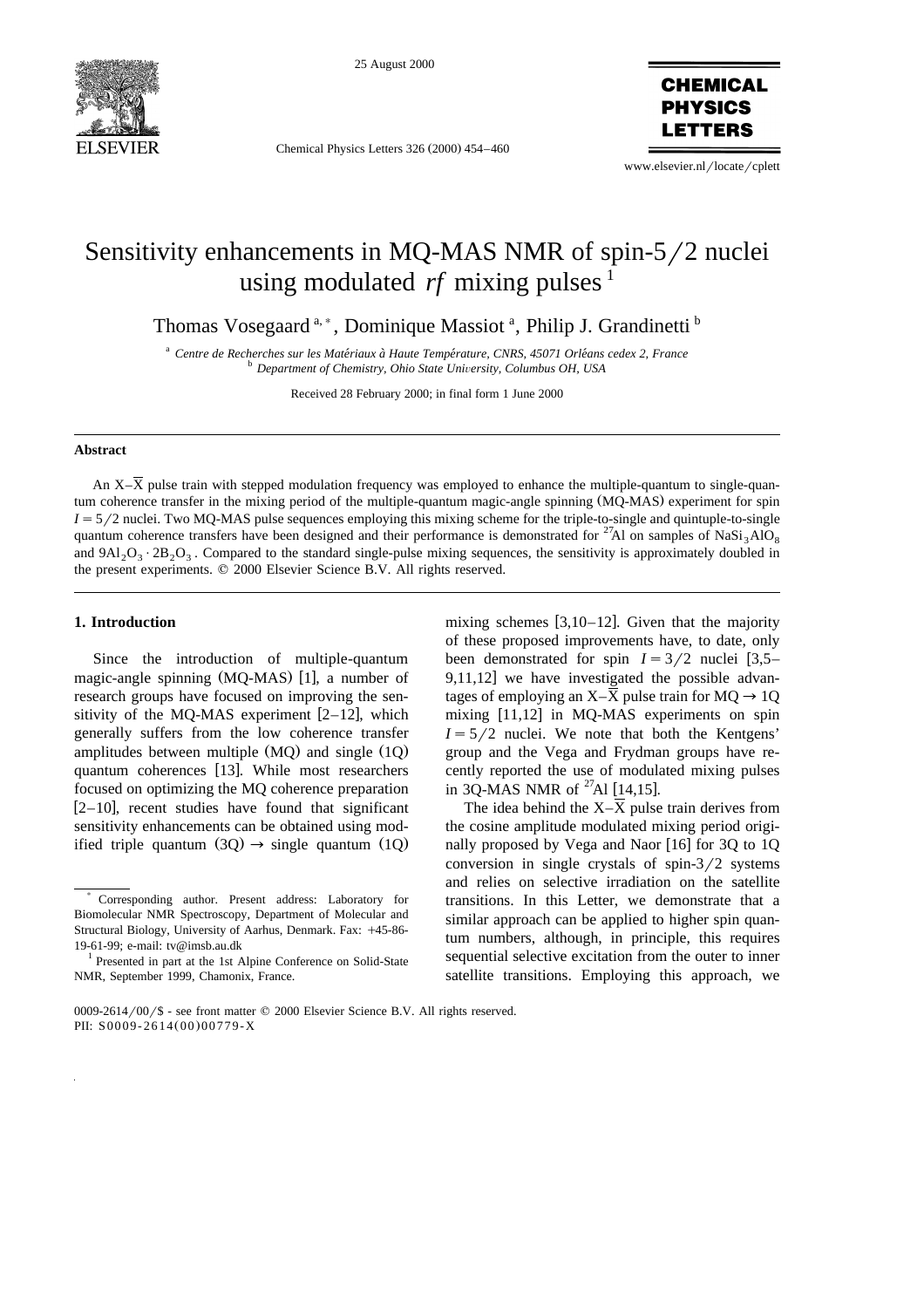find that significant sensitivity enhancements may be achieved in both 3Q- and 5Q-MAS experiments of  $^{27}$ Al as demonstrated by MQ-MAS spectra for a sample of  $NaSi<sub>3</sub>AlO<sub>8</sub>$ . Furthermore, we obtain an approximate doubling of the 3Q-MAS sensitivity for <sup>27</sup>Al in 9Al<sub>2</sub>O<sub>3</sub>  $\cdot$  2B<sub>2</sub>O<sub>3</sub> compared to conventional (single-pulse mixing) 3O-MAS experiments.

#### **2. Theoretical background**

Using fictitious spin- $1/2$  operators [16], we represent the 5Q coherences with the operators  $I_{+}^{1-6}$ , the 3Q coherences with  $I_{+}^{1-4}$ ,  $I_{+}^{2-5}$ , and  $I_{+}^{3-6}$ , and the central-transition 1Q coherences by  $I_{+}^{3-\overline{4}}$ . For MQ-MAS we focus on the coherences associated with the symmetric  $(m \leftrightarrow -m)$  transitions, that is,  $I_{+}^{1-6}$ ,  $I_{+}^{2-5}$ , and  $I_+^{3-4}$ , as only these are unperturbed by the first-order quadrupolar Hamiltonian.

Our approach is to consider the following rotations in the spin  $I = 5/2$  Liouville space,

$$
U_{3 \to 1} = \exp\{-i\pi \left(I_x^{2-3} + I_x^{4-5}\right)\},
$$
  
\n
$$
U_{5 \to 1} = U_{3 \to 1} U_{5 \to 3}
$$
\n(1)

$$
= \exp\{-i\pi \left(I_x^{2-3} + I_x^{4-5}\right)\}
$$
  
 
$$
\times \exp\{-i\pi \left(I_x^{1-2} + I_x^{5-6}\right)\}.
$$
 (2)

which convert the 3Q  $(I_{\pm}^{2-5})$  and 5Q  $(I_{\pm}^{1-6})$  coherences into 1Q coherences. That is,

$$
U_{3\to 1}I_{\pm}^{2-5}U_{3\to 1}^{\dagger}=I_{\pm}^{3-4}
$$
 (3)

$$
U_{5\to 1}I_{\pm}^{1-6}U_{5\to 1}^{\dagger} = I_{\pm}^{3-4}.
$$
 (4)

These equations suggest that an optimum transfer pathway from  $3Q \rightarrow 1Q$  coherence can be obtained using a selective inversion ( $\pi$  pulse) of the inner  $(\pm 3/2 \leftrightarrow \pm 1/2)$  satellite transitions. Likewise the optimum  $5Q \rightarrow 1Q$  coherence transfer pathway is obtained with a selective inversion of the outer  $(\pm 5/2 \leftrightarrow \pm 3/2)$  satellite transitions followed by a selective inversion of the inner satellites. In practice, these simple schemes for MQ transfer are complicated by differences in the quadrupole splittings for different sites/crystallite orientations. Nonetheless, in the case of spin  $I = 3/2$ , Madhu et al. [17] recently showed that an  $X-\overline{X}$  pulse train with a fixed modulation frequency can induce such transfers via a rotation-induced *adiabatic* coherence transfer in a similar manner to RIACT [3]. On this basis, we investigated whether an  $X-\overline{X}$  pulse train with a fixed modulation frequency near the singularity of the inner satellite transitions could also be used to provide 3Q  $\rightarrow$  1Q transfers in spin-5/2 systems. Likewise we hypothesized that the sequential application of two  $X-\overline{X}$  pulse trains, the first train having a fixed modulation frequency tuned near the singularity of the outer satellite transitions and the second train having a modulation frequency tuned near the singularity of the inner satellite transitions, would provide, in a manner analogous to the propagator in Eq. (2), a more efficient means of generating  $5Q \rightarrow$ 1Q coherence transfers.

#### **3. Experimental**

The experiments presented in this work were performed on Bruker DSX spectrometers with  $27$ Al Larmor frequencies of  $\omega_0/2\pi = 78.2$  MHz (DSX-300) and  $\omega_0/2\pi = 104.3$  MHz (DSX-400) employing a Bruker 4 mm probehead and with *rf*-field strengths of  $\omega_1/2\pi = 90$  kHz for the preparation and mixing pulses while a weaker *rf*-field strength of  $\omega_1/2\pi$  = 20 kHz was used for the central-transition selective pulses. All spectra were referenced to liquid  $Al(H<sub>2</sub>O)<sub>6</sub><sup>3+</sup>$  (AlCl<sub>3</sub>  $\cdot$  6H<sub>2</sub>O). The natural albite sample,  $NaSi_3AlO_8$ , has been characterized by XRD to be of Amelia type (JCPDS 20-554). The aluminum borate sample is identical to the one employed in previous MAS and DOR studies [18].

The 3Q-MAS modulated-mixing sequence for a spin- $5/2$  system is shown in Fig. 1a. This sequence is identical to the shifted-echo sequence that we recently presented to obtain pure absorption-mode lineshapes for spin- $3/2$  nuclei [20]. In the case of spin- $5/2$  nuclei, however, it is necessary to employ shifted echo  $[21,22]$  acquisition (or symmetrized echo and anti-echo pathways  $[23,24]$  because only the  $p=0 \rightarrow +3 \rightarrow -1$  coherence pathway is refocussed at positive  $t_2$  values [14,15,20,22]. The modulation frequency,  $\nu_{\rm m}$ , is defined as the inverse of the total time to complete one  $X-\overline{X}$  interval. In practice, a delay equal in duration to the pulse is inserted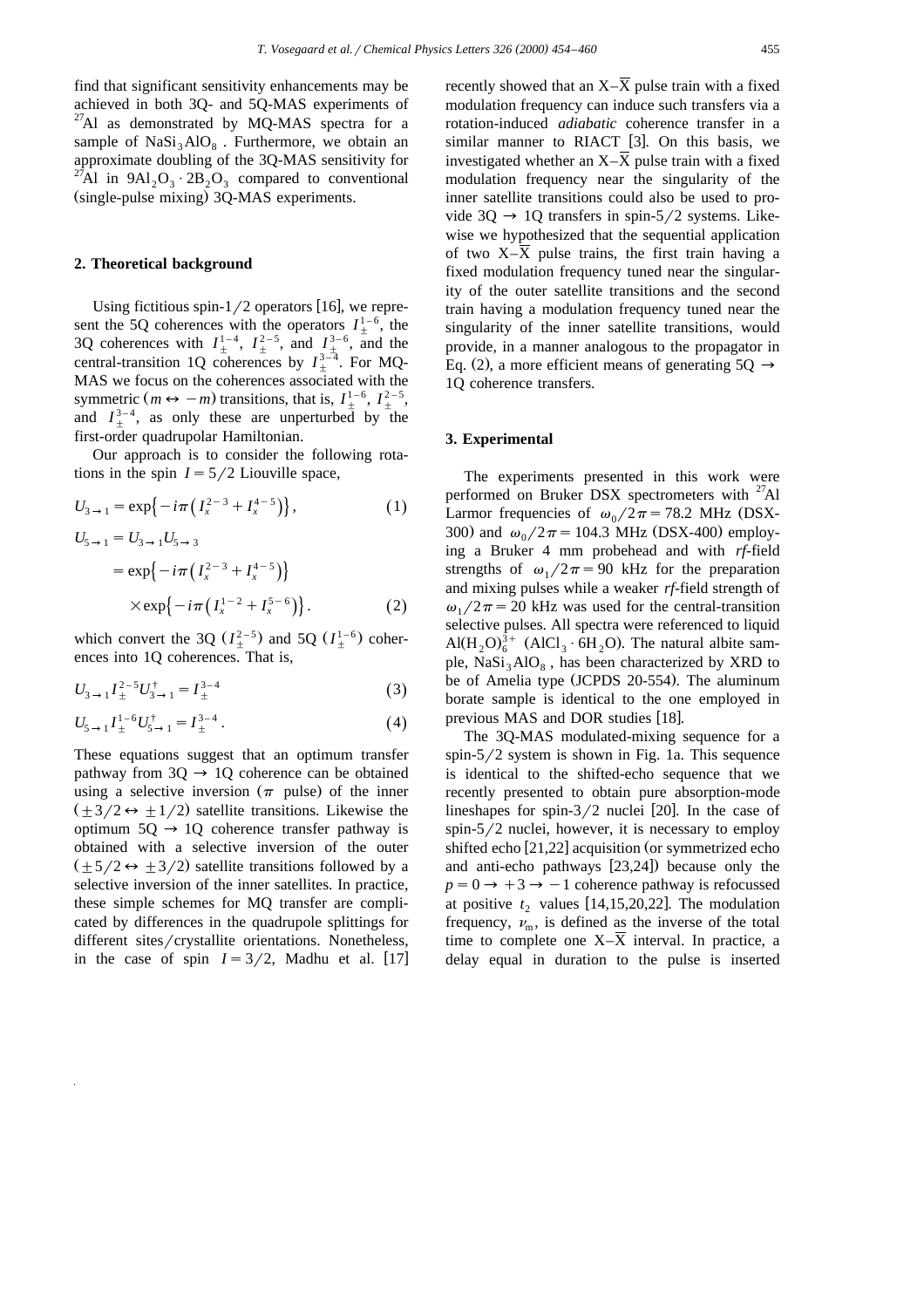

Fig. 1. Timing schemes and coherence transfer pathways for the 3Q-MAS (a,b) and 5Q-MAS (c,d) experiments employing modulated mixing (a,c) or single-pulse mixing (b,d). All sequences employ shifted-echo acquisition (and delayed acquisition [25] for the 5Q-MAS sequences) to ensure pure absorption-mode lineshapes. The three pulses are phase cycled as  $\phi_{1a} = 0^\circ$ , 60°, 120°, ...,300° ( $\phi_{1b} = 0^\circ$ , 36°, 72°,...,324°) and  $\phi_2 = 0$ °, supercycled by  $\phi_3 = 0$ °, 180°, and with the receiver phase adjusted to select the indicated pathways according to standard procedures [19], i.e.,  $\phi_{\text{rec}} = -3\phi_{1a} + 2\phi_3$  or  $\phi_{\text{rec}} = -5\phi_{1b} + 2\phi_3$ .

between each pulse in the  $X-\overline{X}$  pulse train to allow time for the transmitter phase to stabilize. Within the hardware constraints of the spectrometer the modulation frequency is optimized for maximum sensitivity. For the 3Q-MAS modulated-mixing experiment we employed the mixing sequence  $[X(\tau) - \tau - X(\tau) \tau$ <sub>m</sub> using a modulation frequency of 294 kHz ( $\tau$  = 0.85  $\mu$ s), with  $m = 4$  for a total mixing period of 13.6  $\mu$ s, and  $\omega_r/2\pi = 10$  kHz (NaSi<sub>3</sub>AlO<sub>8</sub>), and a modulation frequency of 357 kHz  $(\tau = 0.7 \mu s)$ with  $m = 3$  for a total mixing period of 8.4  $\mu$ s, and  $\omega_r/2\pi = 15$  kHz for the sample of  $9\text{Al}_2\text{O}_3$ .  $2B_2O_3$ . In both cases the total mixing time is approximately one-eighth of a rotor period. For comparison the 3Q-MAS single-pulse mixing sequence with shifted-echo acquisition is shown in Fig. 1b. In this experiment an optimized mixing pulse of length  $\tau_{\text{mix}}=1.4$  µs was used for both samples.

The 5Q-MAS X–X modulated-mixing sequence for a spin- $5/2$  system is shown in Fig. 1c. For the

5Q sequence we use delayed acqusition  $[25]$  to obtain pure absorption-mode lineshapes. The 5Q-MAS modulated-mixing sequence is slightly more complicated as the mixing period consists of two  $X-\overline{X}$ pulse trains for the 5Q  $\rightarrow$  3Q and 3Q  $\rightarrow$  1Q transfers, respectively. A simple approach to optimize the sensitivity in this experiment is to first optimize the length and modulation frequency of the  $30 \rightarrow 10$ pulse train by employing the sequence in Fig. 1a and then optimize the frequency and length of the 50  $\rightarrow$ 3Q pulse train. The present 5Q-MAS modulated mixing experiment employed the sequence  $\left\{ \left[ X(\tau) - \right] \right\}$  $\tau=\overline{X}(\tau)-\tau\big]_{m} -\big[X(\tau')-\tau'-\overline{X}(\tau')-\tau'\big]_{m'}\big\}$ with modulation frequencies of 625 and 294 kHz  $(\tau = 0.4 \mu s \text{ and } \tau' = 0.85 \mu s)$ , respectively, using  $m = 6$ ,  $m' = 4$  for totals times of 9.6  $\mu$ s and 13.6  $\mu$ s, or approximately one-tenth and one-eighth of a rotor period, respectively. For comparison the 5Q-MAS single-pulse mixing sequence with shifted-echo acquisition is shown in Fig. 1d. In this experiment an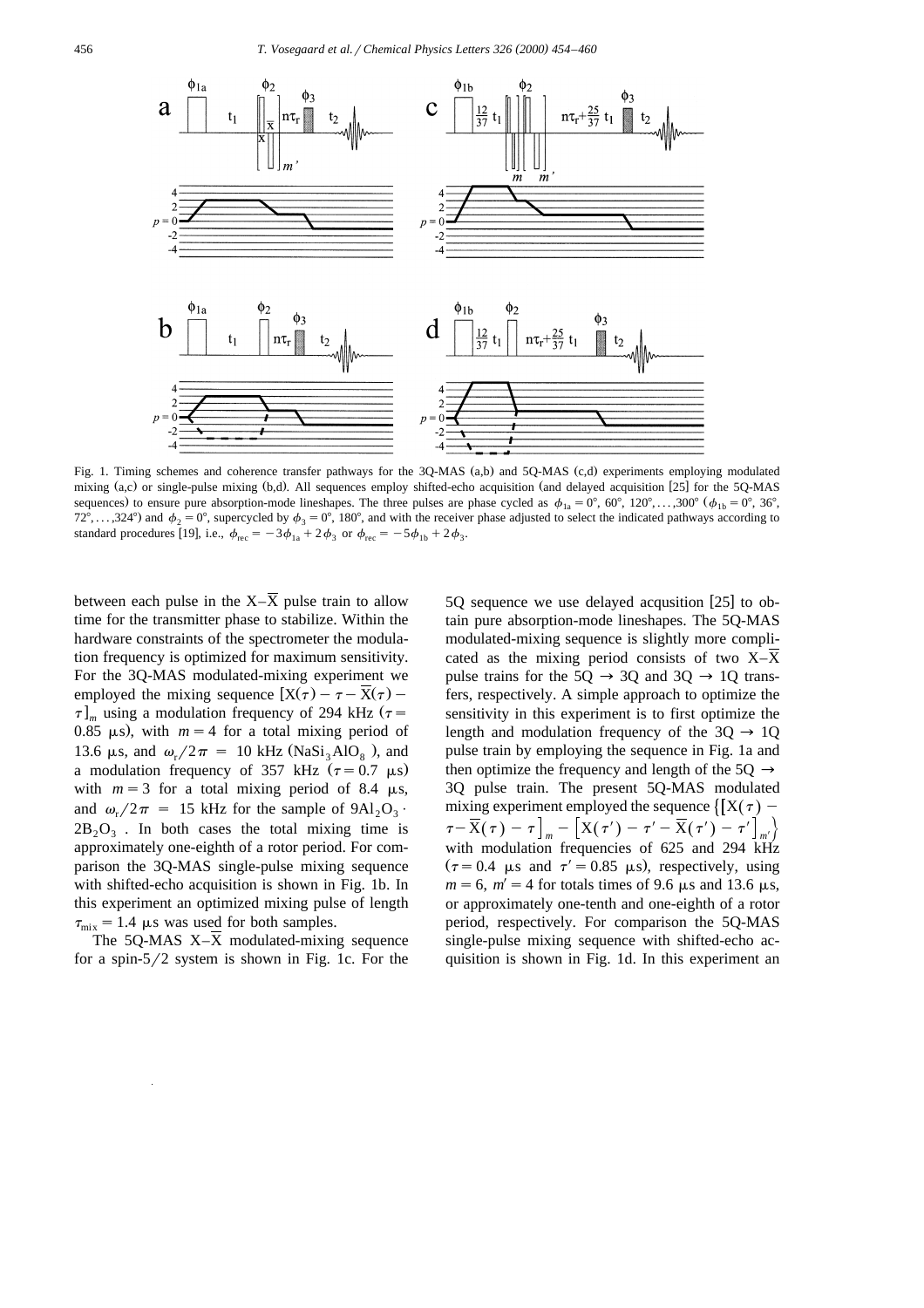optimized mixing pulse of length  $\tau_{\text{mix}}=1.5$   $\mu$ s was used.

### **4. Results and discussion**

To demonstrate the improved sensitivity performance of the MQ-MAS sequences with X–X mixing we used the four sequences in Fig. 1 for  $27$ Al on a sample of natural  $NaSi<sub>3</sub>AlO<sub>8</sub>$  ( $\omega_r/2\pi=10$  kHz), which exhibits one site with  $C<sub>0</sub> = 3.2$  MHz. Fig. 2  $(a-d)$  shows the cross-sections through the isotropic resonance of the single site for the four different pulse sequences in Fig. 1 and the complete 2D spectrum (Fig. 2e) recorded employing the 3Q-MAS modulated mixing sequence in Fig. 1a. The four cross-sections in Fig. 2a–d are acquired employing the pulse sequences in Fig. 1a–d, respectively. Indeed we observe significant gains in sensitivity by employing modulated mixing  $(a, c)$  over the singlepulse mixing spectra (b,d) under the current experimental conditions. The most significant gain is observed for the double-modulated  $50 \rightarrow 10$  mixing over the single-pulse mixing sequence. We note that the sensitivity of the 5Q-MAS experiments is lower than in the 3Q-MAS experiments. Moreover, the 5Q-MAS experiments reveal a significant distortion of the second-order quadrupolar lineshape, caused by the inhomogeneous  $5Q$  coherence excitation (and  $5Q \rightarrow 1Q$  mixing) for the different crystallite orientations. Therefore, the applicability of the 5Q-MAS experiment will still be limited by a low sensitivity [26]. However, it will often be of interest to perform 5Q-MAS rather than 3Q-MAS experiments since 5Q-MAS provides a larger dispersion of isotropic chemical shifts in the isotropic dimension than 3Q-MAS. In this context we note that a very recent study has demonstrated that the optimum dispersion of chemical shifts is achieved by combining evolutions under 5Q and 3Q coherences in the indirect dimension [27].

# *4.1.* <sup>27</sup>*Al MQ-MAS NMR of 9Al*,  $O_3 \cdot 2B_2O_3$

 $9Al_2O_3 \cdot 2B_2O_3$  is a binary oxide that has previously been intensively studied by  $27$ Al solid-state NMR  $[18,28-30]$ . This compound is of particular



interest for high-resolution  $27$ Al NMR because of the presence of four Al sites with different coordination numbers  $(AI_{IV} : one site, Al_{V} : two sites, and Al_{VI} :$ one site with double intensity)  $[31]$ . Although the quadrupole coupling parameters and isotropic chemical shifts have already been reported for all four aluminum sites, we still found this material a challenge for an  $^{27}$ Al MO-MAS NMR study because of the relatively strong quadrupolar couplings  $(C_0 s)$  in

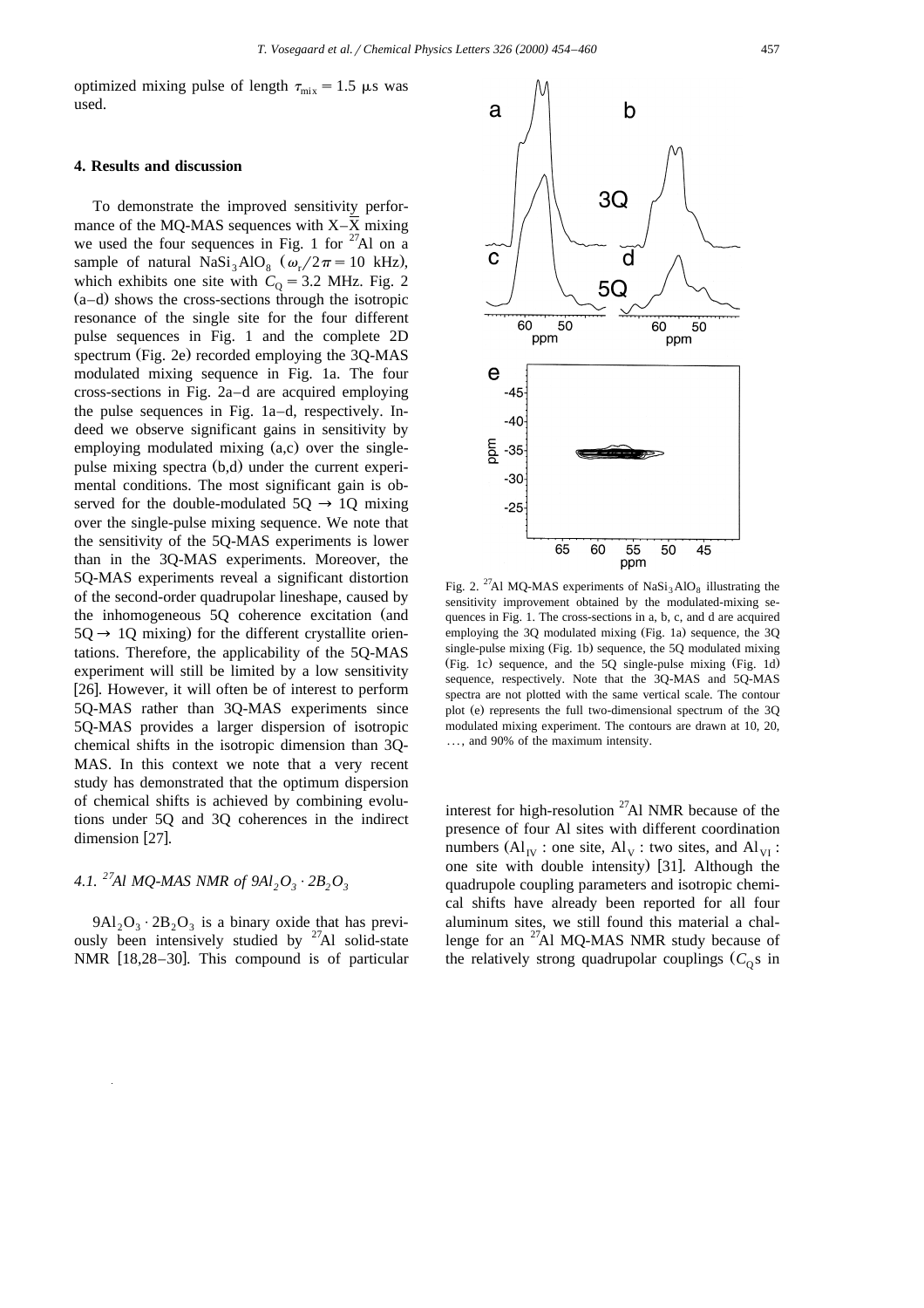

Fig. 3. (a) Two-dimensional <sup>27</sup>Al 3Q-MAS spectrum of  $9A1_2O_3 \cdot 2B_2O_3$  recorded at 9.4 T employing the modulated-mixing sequence in Fig. 1a. The isotropic projection reveals three distinct resonances. The cross-sections through these resonances (b) show well-defined second-order quadrupolar lineshapes for the sites located at approximately  $-56$  and  $-12$  ppm in the isotropic dimension while the cross-section of the resonance at  $-37$  ppm displays two partly overlapping sites. The cross-sections in (c) result from the spectrum recorded using the single-pulse mixing sequence in Fig. 1b and plotted on the same vertical scale as the corresponding modulated-mixing cross-sections in (b).

the range of  $6-9$  MHz) which will cause very low intensities in regular MQ-MAS experiments.

Figs. 3 and 4 display the  $^{27}$ Al 3Q-MAS spectra of  $9Al_2O_3 \cdot 2B_2O_3$  recorded at 9.4 and 7.1 T, respectively, with a sample spinning rate of  $\omega_r/2\pi = 15$ 

kHz. In both spectra we note a clear separation of the  $Al_{\text{IV}}$ ,  $Al_{\text{V}}$ , and  $Al_{\text{VI}}$  sites. The isotropic projection of the 7.1 T spectrum (Fig. 4) reveals the presence of four sites in accordance with the crystal symmetry [31] and previous NMR studies  $[18,29]$ . For the



Fig. 4. (a) Two-dimensional <sup>27</sup>Al 3Q-MAS spectrum of 9Al<sub>2</sub>O<sub>3</sub>  $\cdot$  2B<sub>2</sub>O<sub>3</sub> recorded at 7.1 T employing the modulated-mixing sequence in Fig. 1a. The isotropic projection reveals four distinct resonances at approximately  $-68$ ,  $-48$ ,  $-44$ , and  $-16$  ppm. The cross-sections through all four resonances (b) show well-defined second-order quadrupolar lineshapes. The cross-sections in (c) result from the spectrum recorded using the single-pulse mixing sequence in Fig. 1b and plotted on the same vertical scale as the corresponding modulated-mixing cross-sections in (b). For illustration of the quality of the spectrum the best-fit simulations are shown by dashed lines in (b).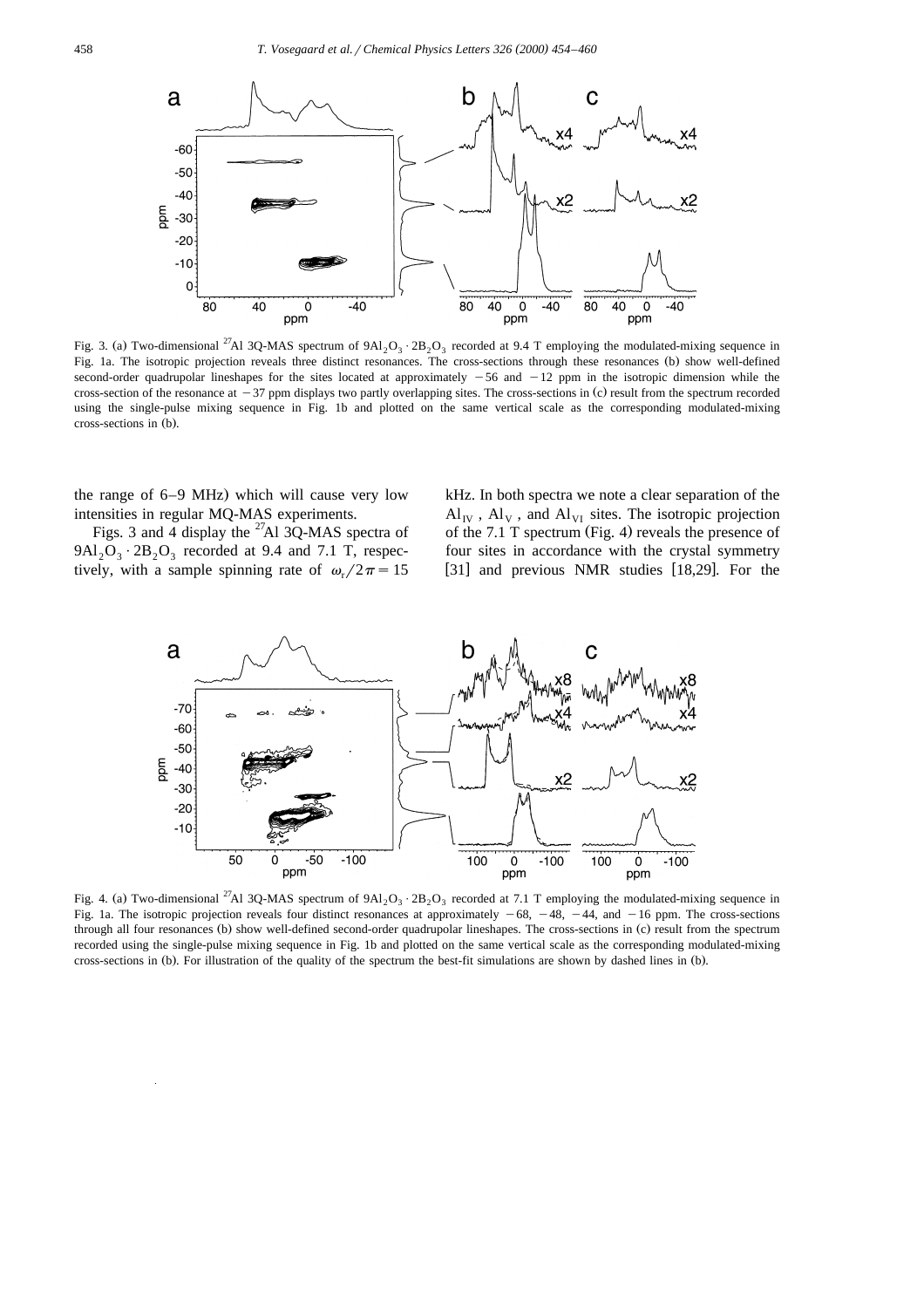Table 1

| Site                  | $C_Q$<br>(MHz) | $\eta_{\rm O}$ | $\delta_{\rm iso}$<br>(ppm) | Reference              |
|-----------------------|----------------|----------------|-----------------------------|------------------------|
| $Al_{IV}$             | $9.1 \pm 0.1$  | $0.44 + 0.02$  | $71 + 1$                    | This work <sup>a</sup> |
|                       | 8.9            | 0.42           | 70                          | $[29]$ <sup>b</sup>    |
|                       | 9.0            | 0.45           | 71                          | $[18]$                 |
| $\mathrm{Al}_{V}$ (1) | $8.0 + 0.1$    | $0.70 + 0.05$  | $44 + 1$                    | This work <sup>a</sup> |
|                       | 7.1            | 0.49           | 43                          | $[29]$ <sup>b</sup>    |
|                       | 7.9            | 0.7            | 44                          | $[18]$                 |
| $\mathrm{Al}_{V}$ (2) | $6.8 \pm 0.1$  | $0.08 + 0.02$  | $52 \pm 1$                  | This work <sup>a</sup> |
|                       | 9.4            | 0.02           | 52                          | $[29]$ <sup>b</sup>    |
|                       | 6.8            | 0.06           | 52                          | $[18]$                 |
| $Al_{VI}$             | $5.75 + 0.05$  | $0.39 + 0.02$  | $8 + 1$                     | This work <sup>a</sup> |
|                       | 6.0            | 0.45           | 8                           | $[29]$ <sup>b</sup>    |
|                       | 6.0            | 0.40           | 8.6                         | $[18]$                 |

<sup>27</sup>Al quadrupole couplings  $(C_0, \eta_0)$  and isotropic chemical shifts  $(\delta_{iso})$  for the four aluminum sites in 9Al<sub>2</sub>O<sub>3</sub>  $\cdot$  2B<sub>2</sub>O<sub>3</sub> determined from the present 27Al MQ-MAS study and previous MAS and DOR studies

 $a$  The parameters represent weighted averages for the two magnetic field strengths (7.1 and 9.4 T) employed in this study.

 $<sup>b</sup>$  The parameters listed are averages of the parameters determined from the 156 and 104 MHz spectra in Ref. [29].</sup>

spectrum recorded at  $9.4$  T (Fig. 3), however, the two Al<sub>v</sub> sites both resonate at approximately  $-37$ ppm and are still partly overlapping in the cross-section through this resonance (Fig. 3b). The cross-sections through the isotropic resonances reveal that the intensity of the spectra recorded with modulated mixing (Fig. 3b and Fig. 4b) is approximately doubled relative to the single-pulse mixing spectra in Fig. 3c and Fig. 4c.

The higher sensitivity of the modulated-mixing spectra in Figs. 3 and 4 allows us to determine the quadrupole coupling parameters and isotropic chemical shifts for all four sites with quite good precision. These parameters are summarized in Table 1 which, for comparison, also includes the parameters determined from previous MAS and DOR studies  $[29,18]$ . We find that all parameters for all four sites are in very good agreement with those of the previous studies  $[29,18]$  except slight disagreements with the parameters from Ref. [29] on the parameters for site  $\mathrm{Al}_{V}$  (1).

### **5. Conclusion**

We have demonstrated that an  $X-\overline{X}$  pulse train can also be employed during the mixing period of the MQ-MAS experiment on spin- $5/2$  nuclei to

enhance the spectral sensitivity. For the case of 5O-MAS, the sequential application of two  $X-\overline{X}$ pulse trains with different modulation frequencies are employed for the  $5Q \rightarrow 1Q$  mixing. Using this approach we have obtained an approximate doubling of the sensitivity for  $^{27}$ Al 3Q-MAS and 5Q-MAS spectra of polycrystalline  $NaSi_3AlO_8$  and  $9Al_2O_3$ .  $2B_2O_3$ .

#### **Acknowledgements**

Financial support from CNRS UPR4212 and Région Centre is acknowledged. T.V. acknowledges financial support from the Carlsberg Foundation. P.J.G. acknowledges support from the National Science Foundation (No. CHE-9807498). The authors would like to thank Prof. L. Frydman, Prof. S. Vega, and Prof. A.P.M. Kentgens for valuable discussions regarding modulated mixing.

#### **References**

- [1] L. Frydman, J.S. Harwood, J. Am. Chem. Soc. 117 (1995) 5367.
- [2] A. Medek, J.S. Harwood, L. Frydman, J. Am. Chem. Soc. 117 (1995) 12779.
- [3] G. Wu, D. Rovnyak, R.G. Griffin, J. Am. Chem. Soc. 118  $(1996)$  9326.